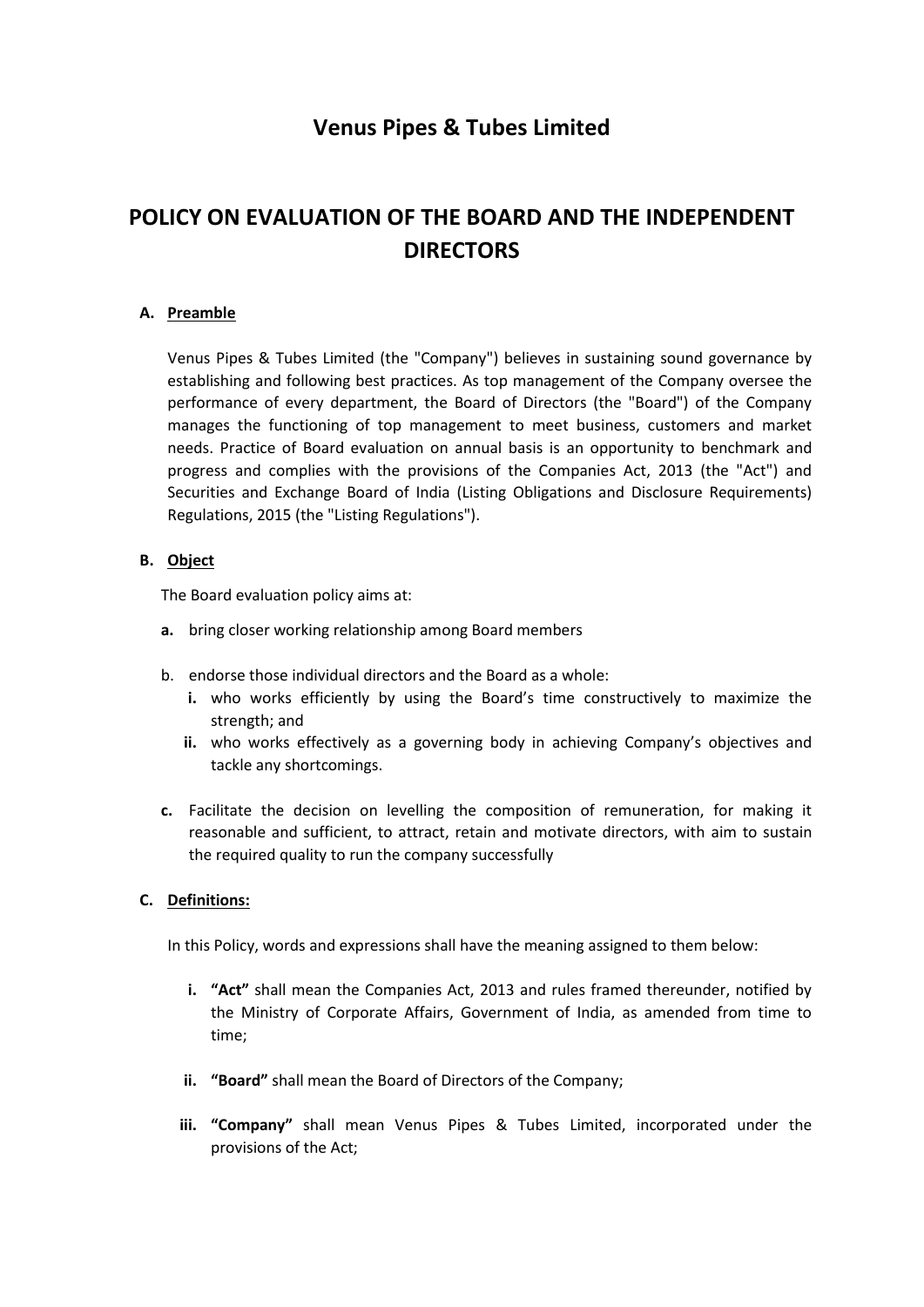- **iv. "Directors"** shall mean all the members of the Board of Directors of the Company, including the Independent Directors;
- **v. "Listing Regulations"** shall mean The Securities and Exchange Board of India (Listing Obligations and Disclosure Requirements) Regulations, 2015, as amended from time to time.

# **D. Responsibility on evaluation:**

- 1. The Chairman of the Board shall be responsible for initiating annual evaluation process;
- 2. The Nomination and Remuneration Committee shall be responsible for organizing the Board evaluation process and accordingly conclude the steps required to be taken;
- 3. The Board shall be responsible for:
	- a. Reviewing various strategies of the Company and accordingly set the performance objectives for directors, consistent with the varying nature and requirements of Company's business;
	- b. Discussing and analyzing the Board's and own performance during the year together with suggestions for improvement thereon, pursuant to the performance objectives; and
	- c. The performance evaluation of all the independent directors.
- 4. The Independent Director shall be responsible for:
	- a. Performance evaluation of non-independent directors and Board as a whole; and
	- b. Reviewing performance of the chairperson, taking into account the views of executive directors and non-executive directors

# **E. Events of Evaluation:**

- 1. Annually, the chairperson shall initiate the process of evaluation.
- 2. At the Board's discretion the evaluation shall be coordinated by:
	- a. A person designated by the Board alone; or
	- b. A person designated by the Board with staff assistance; or
	- c. An appointed external consultant.
- 3. The evaluation shall consist of four parts:
	- a. Overall Board evaluation;
	- b. Committee evaluation;
	- c. Director's evaluation by the Nomination and Remuneration Committee; and
	- d. Independent Director's Evaluation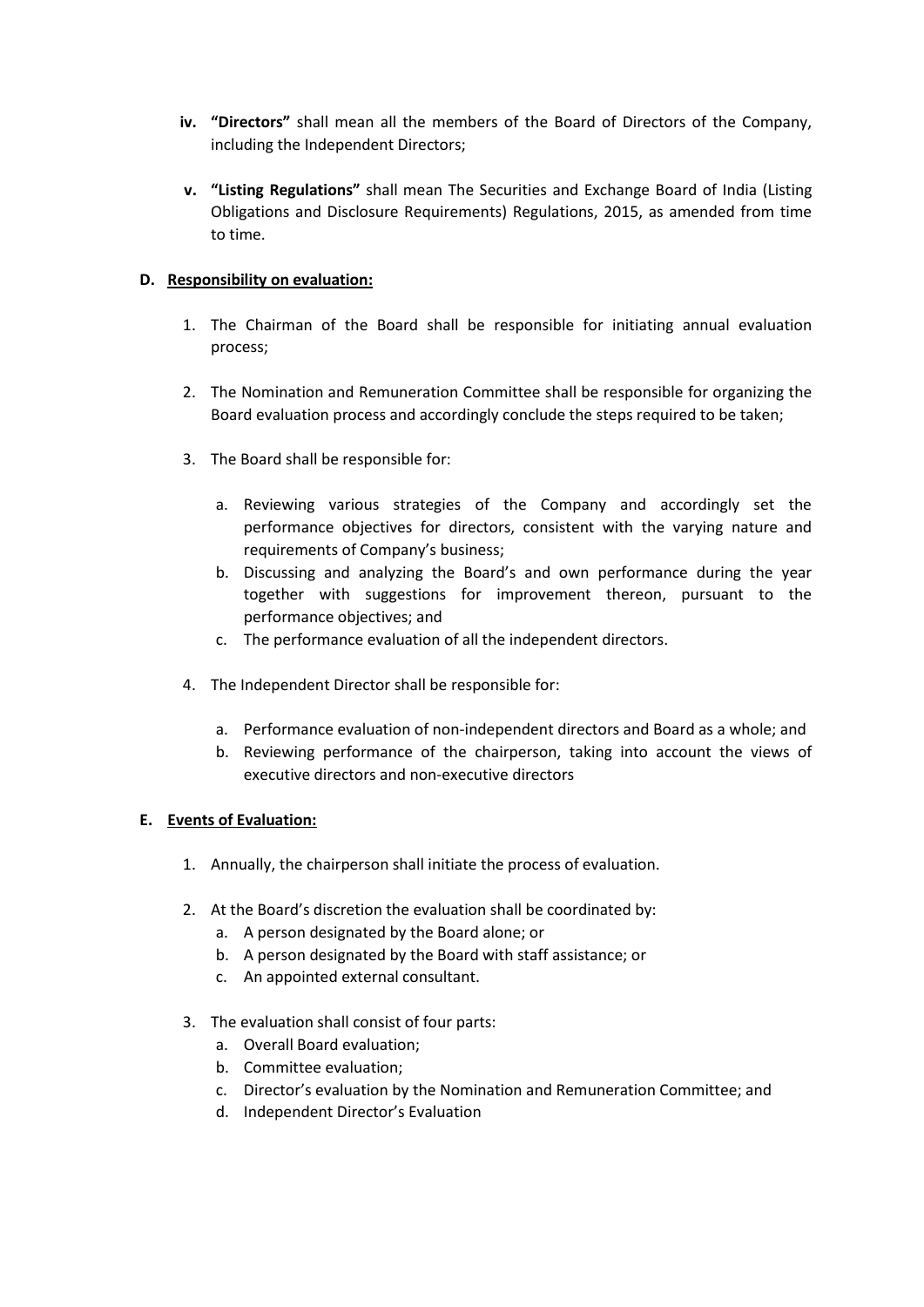- 4. The Board evaluation forms shall be distributed to each Board Member approximately 15 (fifteen) days before, from the date of scheduled Board meeting for the purpose of evaluation.
- 5. Board members shall be asked to provide written inputs, complete the forms and return them to the Chairman or Board designee or the consultant within 7 (seven) days of receipt of the forms.
- 6. Evaluation rating criteria that shall be followed by each member while completing the form is, as mentioned herein below.

| <b>Performance</b>            | <b>Rating Scale</b> |
|-------------------------------|---------------------|
| <b>Surpasses Expectations</b> |                     |
| <b>Meets Expectations</b>     |                     |
| <b>Below Expectations</b>     |                     |

- 7. Results will be analysed, tabulated and presented in a summary report with composite scoring, prior to the scheduled meeting by the identified evaluation coordinator.
- 8. The individually completed forms will also be preserved and presented to the Board and Nomination and Remuneration Committee for evaluation.
- 9. The Board will discuss areas that are working well, and those that need attention
- 10. The Board will decide on requirement of changes if any for improvement of governance practice, strategic initiatives and policies to be taken.
- 11. Personnel and/or the governance consultant along with the Board or Board designee shall facilitate the implementation of identified changes.

#### **F. Review & Modification of Evaluation:**

- 1. The evaluation process, criteria and tools used shall be reviewed by the Nomination and Remuneration Committee on need basis.
- 2. The Committee may periodically seek independent external advice in relation to the process.
- 3. The Committee may amend the Policy, if required, by passing a resolution at a Nomination and Remuneration Committee meeting, after ascertaining its relevance on the basis of the Company's needs.

# **G. Disclosure**

- 1. The Company shall disclose details of its Board Evaluation process in its Board's Report.
- 2. The key features of this Policy would be included in the corporate governance statement contained in the Annual Report of the Company